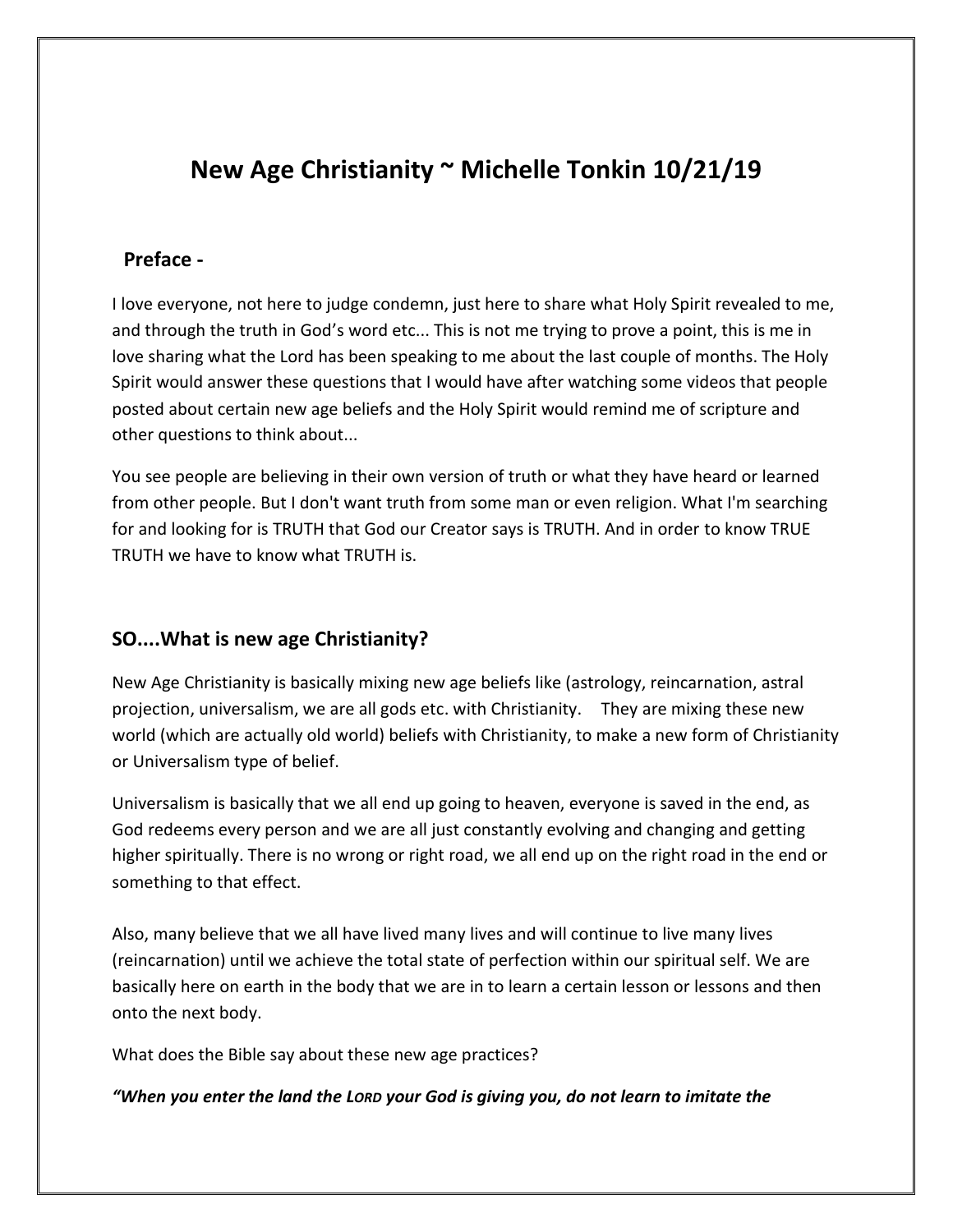*detestable ways of the nations there. Let no one be found among you who sacrifices their son or daughter in the fire, who practices divination or sorcery, interprets omens, engages in witchcraft, or casts spells, or who is a medium or spiritist or who consults the dead. Anyone who does these things is detestable to the LORD; because of these same detestable practices the LORD your God will drive out those nations before you. <sup>13</sup> You must be blameless before the LORD your God." Deuteronomy 18:9-12*

*"Some Jews who went around driving out evil spirits tried to invoke the name of the Lord Jesus over those who were demon-possessed. They would say, "In the name of the Jesus whom Paul preaches, I command you to come out." Seven sons of Sceva, a Jewish chief priest, were doing this. One day the evil spirit answered them, "Jesus I know, and Paul I know about, but who are you?" Then the man who had the evil spirit jumped on them and overpowered them all. He gave them such a beating that they ran out of the house naked and bleeding. When this became known to the Jews and Greeks living in Ephesus, they were all seized with fear, and the name of the Lord Jesus was held in high honor. Many of those who believed now came and openly confessed what they had done. A number who had practiced sorcery brought their scrolls together and burned them publicly. When they calculated the value of the scrolls, the total came to fifty thousand drachmas. In this way the word of the Lord spread widely and grew in power." Acts 19:13-20*

These are just a few of the references in the Bible, you can check out a good article here:

<https://www.bible-knowledge.com/bible-divination-witches-seances-sorcery-soothsaying/>

Also, some people believe that there is no right or wrong as God learns through us (His creation)- that the universe becomes aware.

However, the truth is that God does not need to experience life through us - He is the life giver and Creator and knows our every day and moment before we were born.

*"For you created my inmost being; you knit me together in my mother's womb. I praise you because I am fearfully and wonderfully made; your works are wonderful, I know that full well. My frame was not hidden from you when I was made in the secret place, when I was woven together in the depths of the earth. Your eyes saw my unformed body; all the days ordained for me were written in your book before one of them came to be." Psalm 139:13-16 NIV*

There is nothing hidden from God's sight. He sees everything and knows everything, yet He loves us and wants us to come to Him.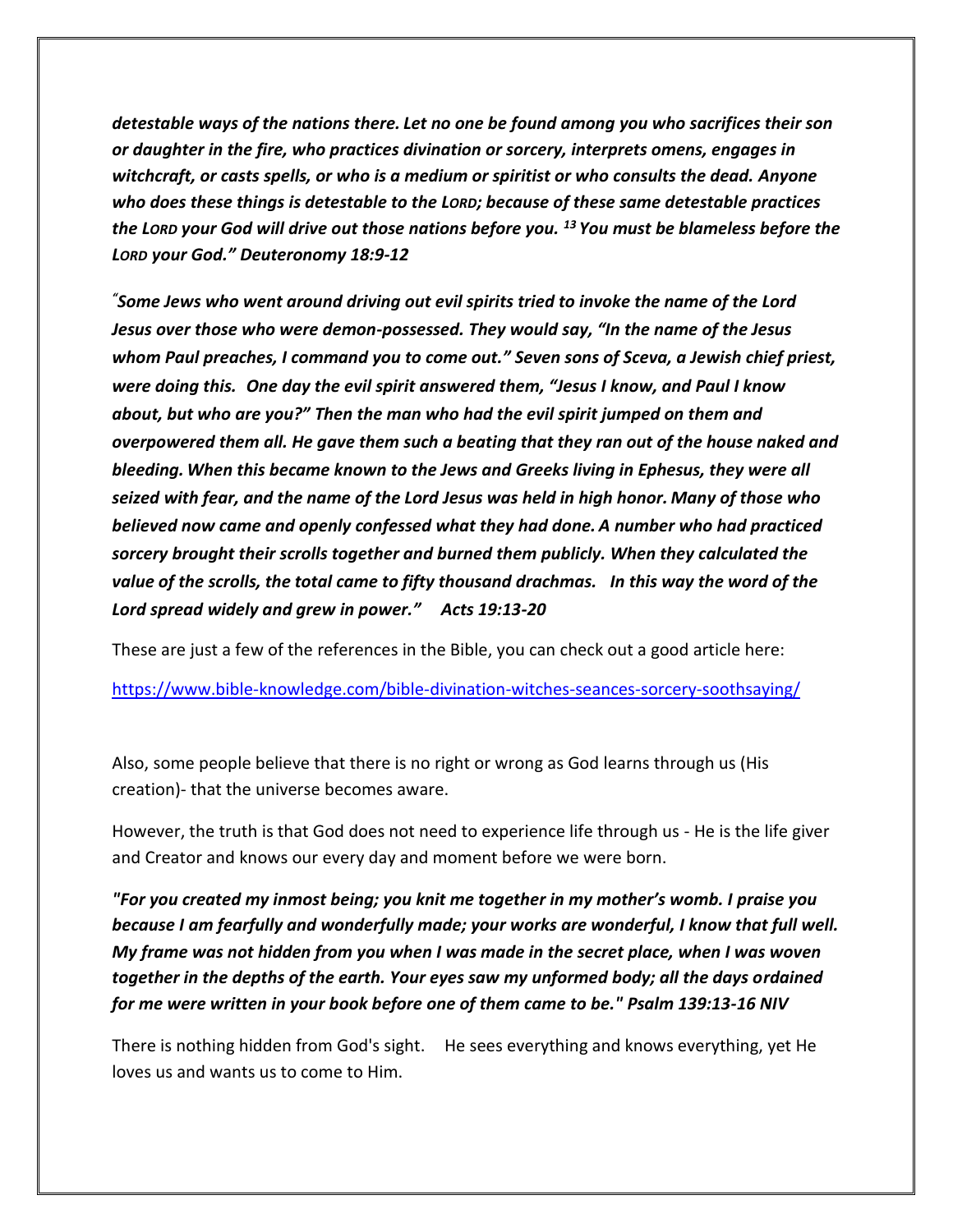*"For the word of God is alive and active. Sharper than any double-edged sword, it penetrates even to dividing soul and spirit, joints and marrow; it judges the thoughts and attitudes of the heart. Nothing in all creation is hidden from God's sight. Everything is uncovered and laid bare before the eyes of him to whom we must give account. Therefore, since we have a great high priest who has ascended into heaven,[f] Jesus the Son of God, let us hold firmly to the faith we profess. For we do not have a high priest who is unable to empathize with our weaknesses, but we have one who has been tempted in every way, just as we are—yet he did not sin. Let us then approach God's throne of grace with confidence, so that we may receive mercy and find grace to help us in our time of need." Hebrews 4:12-16 NIV*

We are not gods but Gods children -He is the Creator and we His creation, created in love and in His image or likeness.

*"Do you not know? Have you not heard? The Lord is the everlasting God, the Creator of the ends of the earth. He will not grow tired or weary, and his understanding no one can fathom." Isaiah 40:28 NKJV*

*"And the Lord God formed man of the dust of the ground, and breathed into his nostrils the breath of life; and man became a living being." Genesis 2:7 NKJV*

*"And the Lord God caused a deep sleep to fall on Adam, and he slept; and He took one of his ribs, and closed up the flesh in its place. Then the rib which the Lord God had taken from man He made into a woman, and He brought her to the man. And Adam said: "This is now bone of my bones And flesh of my flesh; She shall be called Woman, Because she was taken out of Man." Therefore a man shall leave his father and mother and be joined to his wife, and they shall become one flesh." Genesis 2:21-24 NKJV*

*"Then God said, "Let Us make man in Our image, according to Our likeness; let them have dominion over the fish of the sea, over the birds of the air, and over the cattle, over [g]all the earth and over every creeping thing that creeps on the earth." 27 So God created man in His own image; in the image of God He created him; male and female He created them. 28 Then God blessed them, and God said to them, "Be fruitful and multiply; fill the earth and subdue it; have dominion over the fish of the sea, over the birds of the air, and over every living thing that [h]moves on the earth." Genesis 1:26-28 NKJV*

### **So....Why doesn't New Age Christianity work??**

First let's get to the source. Where are they getting these beliefs? Obviously they didn't fall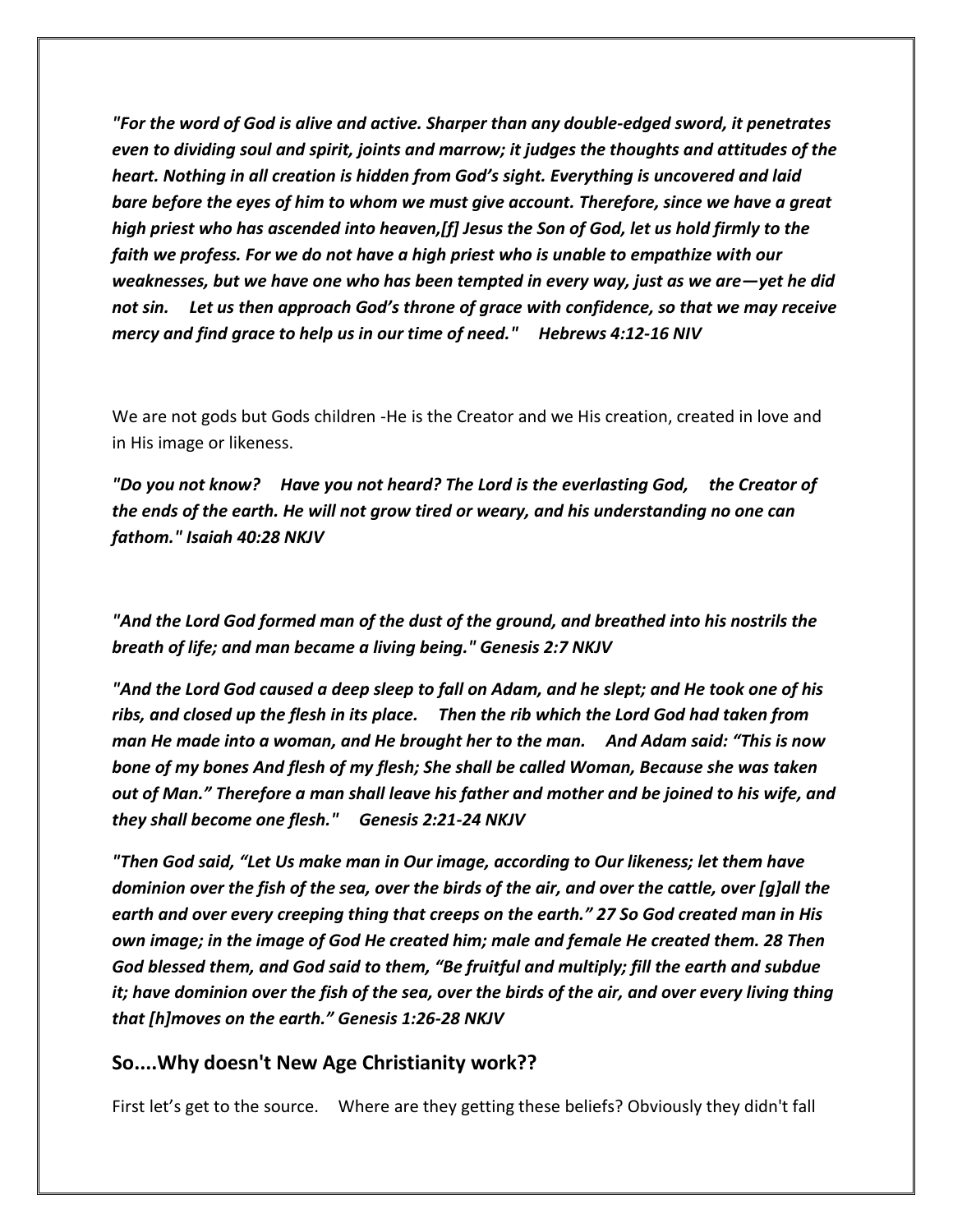out of the sky...lol... this is what I believe is coming from an old belief called Christian Mysticim. It isn't rooted in the Bible but through a mixture of these man man beliefs and mixing God in. BUT.....

1-) We can't make the Jesus of the Bible into a new age Jesus.

The Jesus that we know and that we get His characteristics, story, parables and His life from is from the Bible.

But the New Age version of Christianity only likes certain sections of the Bible and also does not look at the Bible as a whole. They take things out of context and are not looking at the complete picture. This is known as "salad bar" Christianity, where only certain scripture that meets what they want is used while the rest is discarded because it doesn't fit. They like the New Age Jesus that shows love to everyone and kind to the poor and downtrodden, but the Jesus who is Holy and Righteous and who died to cover our sins- that they don't pay attention to.

2.) Since the Bible is where we get our understanding of who God is, His Son Jesus, and the very basics of Christian faith. We have to show its authenticity and reliability. Following is taken from my book- "I am the Way, Discovering Who Jesus Really is." (available on amazon.com and lulu.com)

Using the Bible as Proof of Jesus' existence:

First, we start by the Bible's own consistency within itself. Although having been written by different authors, from different cultural backgrounds, and time periods-its message pointing humanity towards redemption through Christ remains the same. This is remarkable as Charlie Campbell has concluded that: 47

• The Bible is comprised of 66 different documents

• The Bible was written by approximately 40 different authors from a variety of educational and cultural backgrounds

- Was written over a period of 1500+ years so many of the authors didn't know each other
- Many of the authors were located hundreds of miles apart
- Was written in three different languages: Hebrew, Aramaic and Greek
- The Bible never deviates from its consistent message that God is seeking to reconcile sinful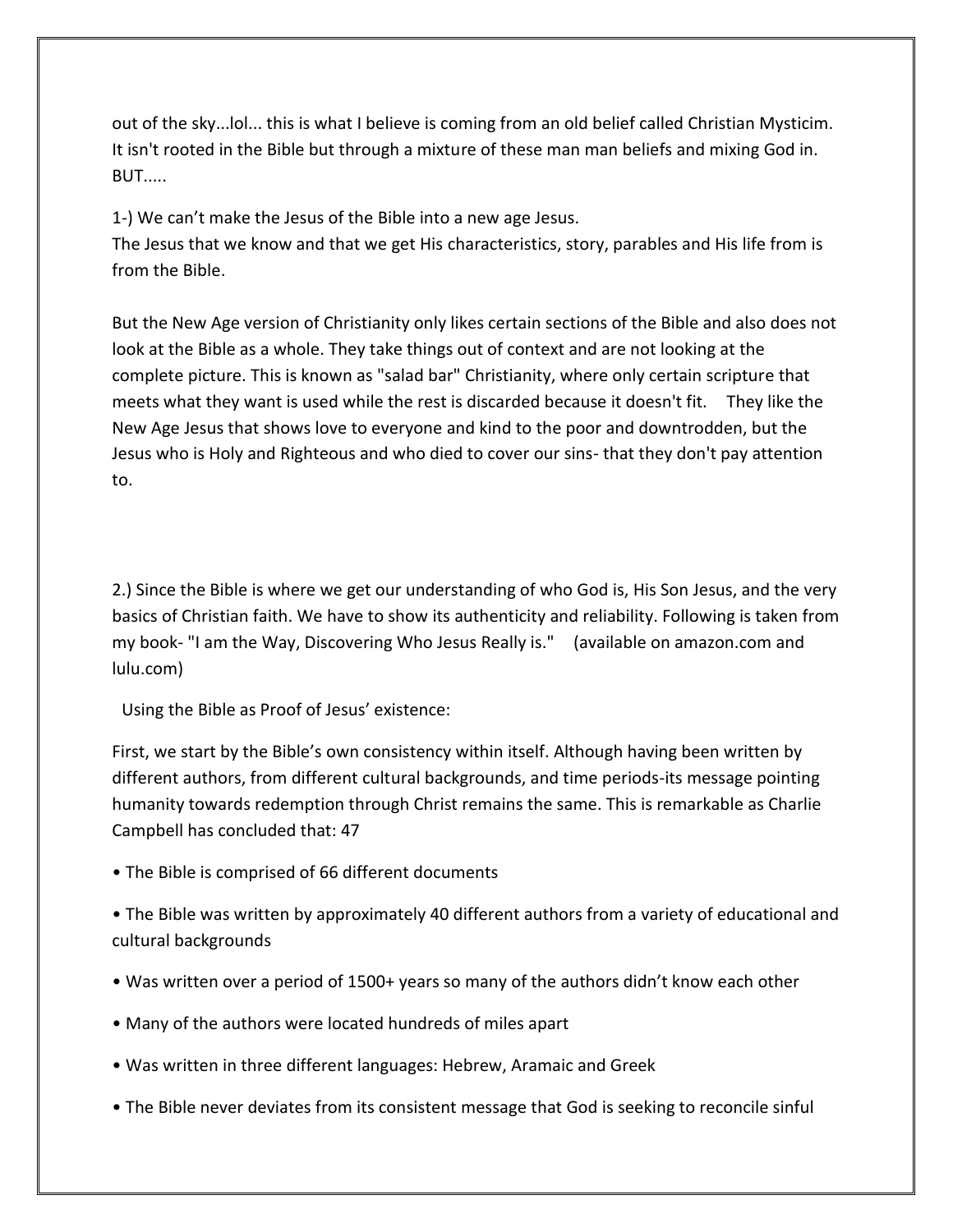humanity to Himself through His Son, Jesus Christ.

Secondly, Bible skeptics, atheists etc. alike have debated that non-biblical sources are the only sources that can be used to prove Jesus' existence. The fallacy with this statement is the way that historical documents are measured to prove their reliability:

• The enormous number of available copies of ancient manuscripts

• The time span between the original version and the date of the copies which are still in existence today.

• When considering this standard, the Bible proves be an invaluable resource for examining the life of Jesus.

The John Rylands Fragment, Chester Beatty Papyrus, and the Bodmer Papyrus which are some of the earliest manuscript fragments of the New Testament were written between 50100AD. Copies of these were reproduced in 125-200AD, putting the time span between the originals and the copies still in existence today at 29-130 years, which means that all these manuscripts were written from around 50-100 years after the death of Jesus Christ. Some may object to the reliability of these documents as they were written after Jesus' death, however any expert in ancient documents would disagree. We can compare some of the more famous and universally accepted historical documents and compare them with the Bible.

Plato — Plato wrote his works from 427-347 BC. His earliest manuscript in existence today was written in 900 AD. This is 1,200 years after Plato's death. There are also only 2 copies of these manuscripts in existence today.

Julius Caesar —Julius is one of the most well-known and trusted historical figures. He lived from 100-44BC. The earliest manuscript copy of his writings dates to 900 AD. This means that it was written 1,000 years after his death. There are 10 copies of ancient manuscripts of Caesar's Gallic Wars.

Homer — Historians are not positive of Homer's existence but have still credited him with writing the Iliad in ca 900 BC. The earliest copy of this writing dates back to 400 BC; which means that it was written from 500 years after the death of Homer. There are 643 copies of ancient manuscripts of the Iliad written over the centuries that when compared with each other have a 95.3% consistency and accuracy which means it is one of the most reliable and proven documents of antiquity.

New Testament----The New Testament manuscripts have been shown to date less than 100 years after the death of Christ. There are also over 5,600 ancient manuscript copies of the New Testament and these copies are 99% accurate when compared with each other- thus making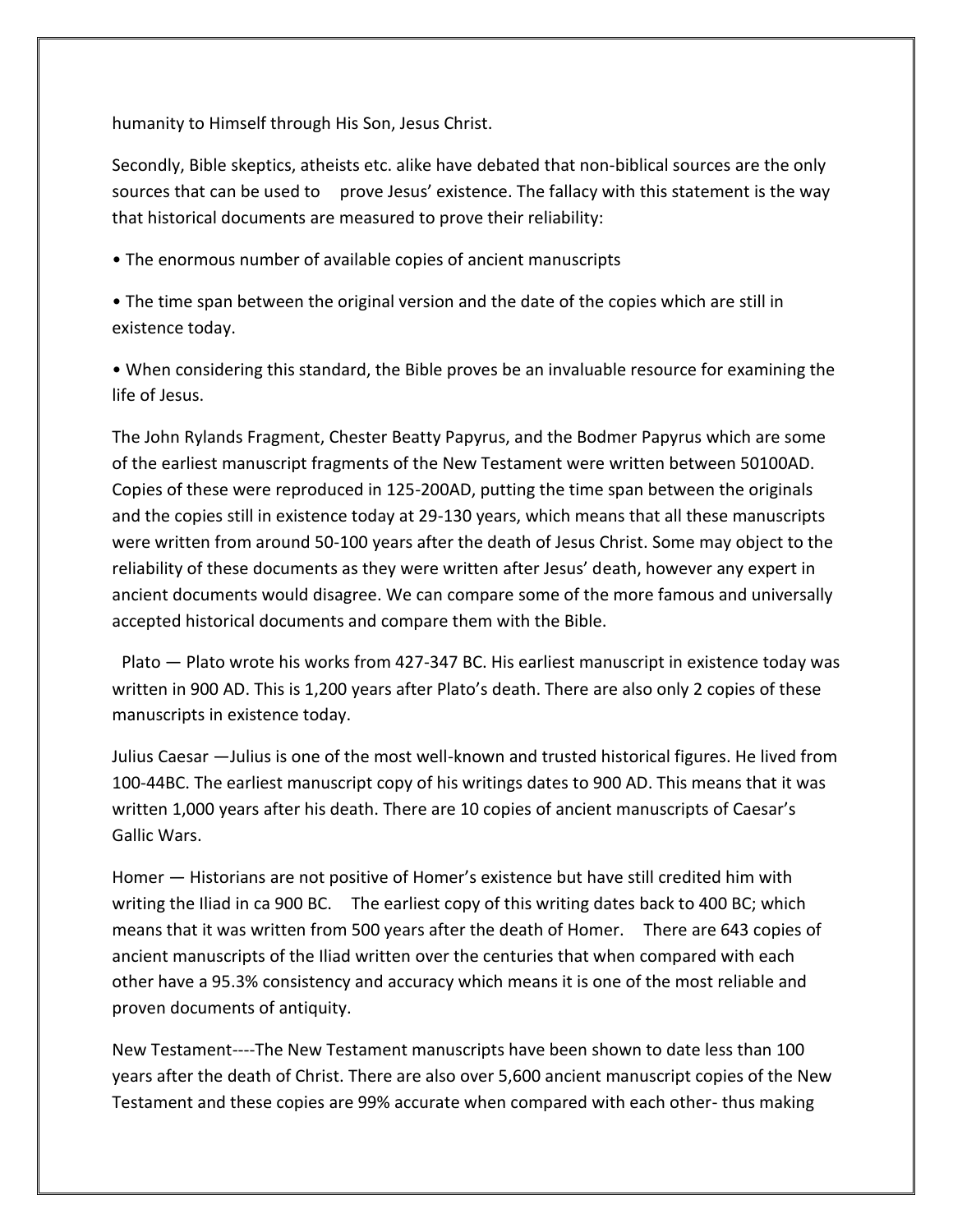the record of the life, ministry, death and resurrection of Jesus Christ with more evidence and proof of its reliability than any other person from antiquity.

#### ==============================================================================

Next Jesus Himself used scripture to 1.) defeat the enemy 2.) Challenge the Pharisees etc, 3.) that He was fulfilling prophecy. (some scripture to look up- Matthew 4:1-11, Mathew 19:3-9, Matthew 22:34-40, Matthew 22:41-46, Matthew 8:17, Matthew 21:5, Matthew 21:42

Archaeology has also shown to only prove scripture, as each finding only proves that the Bible is accurate. For info check out these sites:<https://answersingenesis.org/archaeology/>

<https://www.biblicalarchaeology.org/>

For questions concerning supposed contradictions in scripture check out the book *"The Case for Christ" by Lee Strobel.* Lee interviewed the top Theologians in the world on the existence of Jesus, contradictions in scripture, authenticity of the Bible etc...

3.) A big issue with universalism - they believe that every person will be redeemed or is already redeemed and that heaven and hell do not exist. A loving God would not send people to Hell. But God did NOT intend Hell for us, it was created for the Devil and demons. And God desires that not one person be lost, that's why He sent His Son Jesus.

## *"Then He will also say to those on the left hand, 'Depart from Me, you cursed, into the everlasting fire prepared for the devil and his angels." Matthew 25:41*

*"Jesus said to her, "I am the resurrection and the life. He who believes in Me, though he may die, he shall live. And whoever lives and believes in Me shall never die. Do you believe this?" She said to Him, "Yes, Lord, I believe that You are the Christ, the Son of God, who is to come into the world." John 11:25-27*

*"Jesus answered, "Most assuredly, I say to you, unless one is born of water and the Spirit, he cannot enter the kingdom of God. That which is born of the flesh is flesh, and that which is born of the Spirit is spirit. Do not marvel that I said to you, 'You must be born again.' The wind blows where it wishes, and you hear the sound of it, but cannot tell where it comes from and where it goes. So is everyone who is born of the Spirit." Nicodemus answered and said to Him, "How can these things be?" Jesus answered and said to him, "Are you the teacher of Israel, and do not know these things? Most assuredly, I say to you, We speak what We know and testify what We have seen, and you do not receive Our witness. If I have told you earthly things and you do not believe, how will you believe if I tell you heavenly things? No*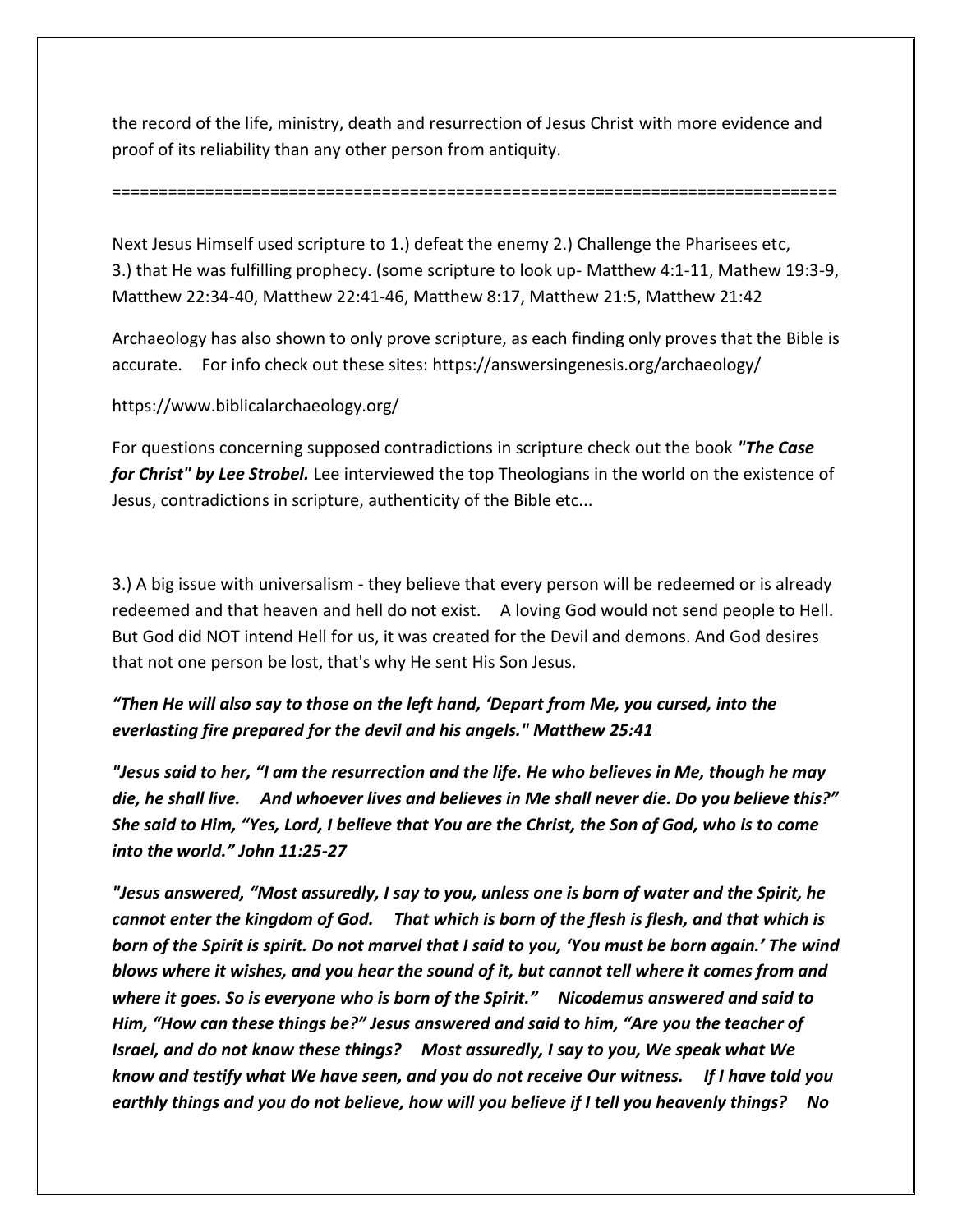*one has ascended to heaven but He who came down from heaven, that is, the Son of Man who is in heaven. And as Moses lifted up the serpent in the wilderness, even so must the Son of Man be lifted up, that whoever believes in Him should not perish but have eternal life. For God so loved the world that He gave His only begotten Son, that whoever believes in Him should not perish but have everlasting life. For God did not send His Son into the world to condemn the world, but that the world through Him might be saved. "He who believes in Him is not condemned; but he who does not believe is condemned already, because he has not believed in the name of the only begotten Son of God. And this is the condemnation, that the light has come into the world, and men loved darkness rather than light, because their deeds were evil. For everyone practicing evil hates the light and does not come to the light, lest his deeds should be exposed. But he who does the truth comes to the light, that his deeds may be clearly seen, that they have been done in God." John 3:5-18*

Jesus had to come in human form so that He could take on the penalty of our sin. God in flesh.

*"He was in the world, and the world was made through Him, and the world did not know Him. He came to His own, and His own did not receive Him. But as many as received Him, to them He gave the right to become children of God, to those who believe in His name: who were born, not of blood, nor of the will of the flesh, nor of the will of man, but of God. And the Word became flesh and dwelt among us, and we beheld His glory, the glory as of the only begotten of the Father, full of grace and truth. John bore witness of Him and cried out, saying, "This was He of whom I said, 'He who comes after me is preferred before me, for He was before me.' " And of His fullness we have all received, and grace for grace. For the law was given through Moses, but grace and truth came through Jesus Christ. John 1:10-16*

Sin came through disobedience and through the devil but Life and salvation came through Jesus Christ.

*"Therefore, just as through one man sin entered the world, and death through sin, and thus death spread to all men, because all sinned— (For until the law sin was in the world, but sin is not imputed when there is no law. Nevertheless death reigned from Adam to Moses, even over those who had not sinned according to the likeness of the transgression of Adam, who is a type of Him who was to come. But the free gift is not like the offense. For if by the one man's offense many died, much more the grace of God and the gift by the grace of the one Man, Jesus Christ, abounded to many. And the gift is not like that which came through the one who sinned. For the judgment which came from one offense resulted in condemnation, but the free gift which came from many offenses resulted in justification. For if by the one man's offense death reigned through the one, much more those who receive abundance of*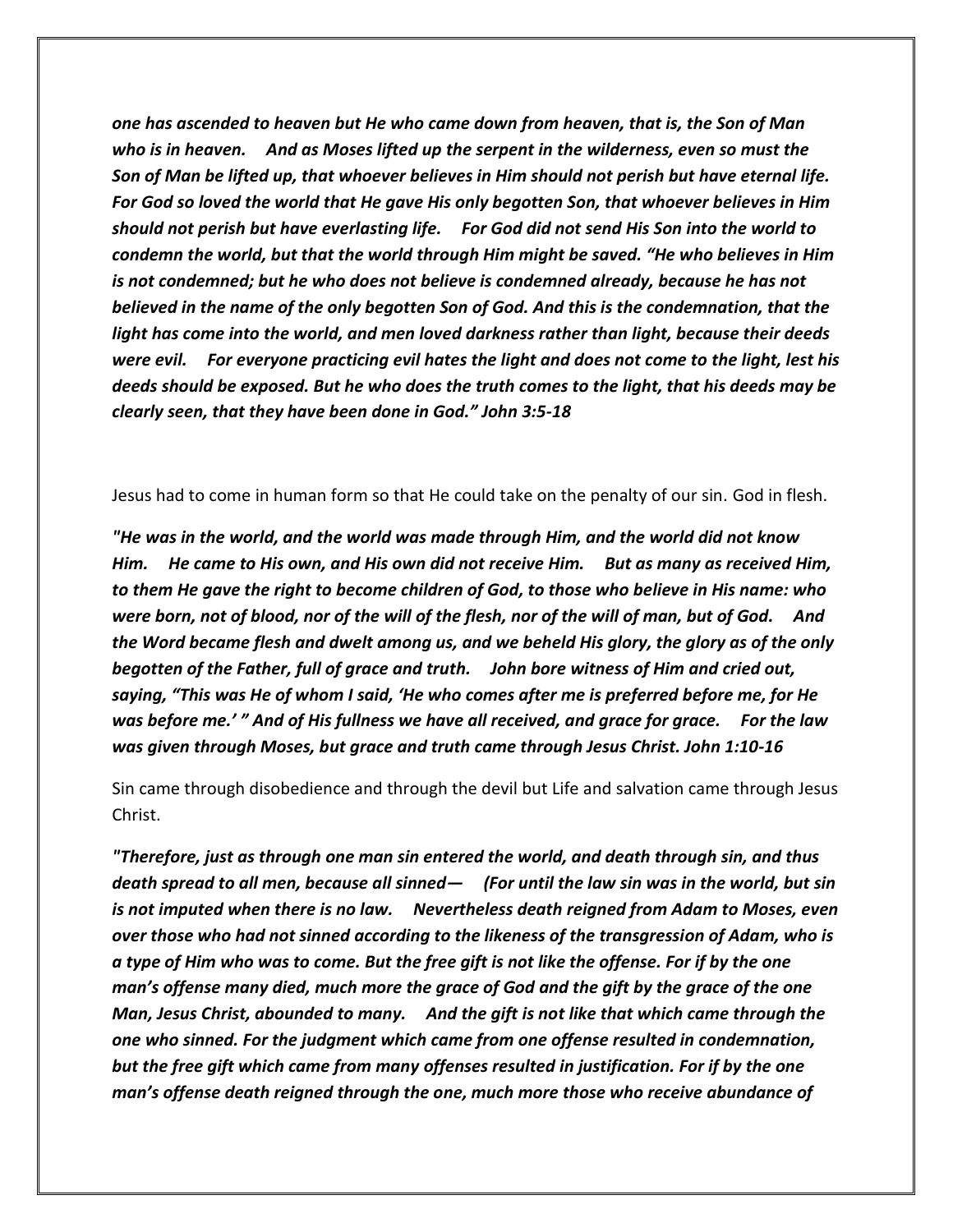*grace and of the gift of righteousness will reign in life through the One, Jesus Christ.) Therefore, as through one man's offense judgment came to all men, resulting in condemnation, even so through one Man's righteous act the free gift came to all men, resulting in justification of life. For as by one man's disobedience many were made sinners, so also by one Man's obedience many will be made righteous. Moreover the law entered that the offense might abound. But where sin abounded, grace abounded much more, so that as sin reigned in death, even so grace might reign through righteousness to eternal life through Jesus Christ our Lord." Matthew 5:12-21*

Now, lets look at what Jesus says about Hell in these scriptures.

*"You have heard that it was said to those of old, 'You shall not commit adultery.' But I say to you that whoever looks at a woman to lust for her has already committed adultery with her in his heart. If your right eye causes you to sin, pluck it out and cast it from you; for it is more profitable for you that one of your members perish, than for your whole body to be cast into hell. And if your right hand causes you to sin, cut it off and cast it from you; for it is more profitable for you that one of your members perish, than for your whole body to be cast into hell. Matthew 5:28-30*

Strongs definition: **"The term hell that Jesus used is actually gheh'-en-nah; of Hebrew origin (H1516 and H2011); valley of (the son of) Hinnom; ge-henna (or Ge-Hinnom), a valley of Jerusalem, used (figuratively) as a name for the place (or state) of everlasting punishment:—hell."**

Gehenna was originally known as the valley of Hinnom, south of Jerusalem, where garbage, refuse, dead animals etc. were burned. The fires never went out. This was a great symbol for Jesus to use to show the ppl what Hell would be like. Jesus used illustrations and parables to speak to the people in a way they could understand.

**Some other verses that Jesus speaks about Hell:**

**Matthew 10:28, Matthew 7:13, Matthew 25:31-46, Matthew 9:47-48, Matthew 13:47-50, Revelation 20:13-15.**

#### **What Jesus says about Heaven:**

*"In My Father's house are many mansions; if it were not so, I would have told you. I go to prepare a place for you. And if I go and prepare a place for you, I will come again and receive you to Myself; that where I am, there you may be also. And where I go you know, and the way you know." John 14:2-4*

*"Do not lay up for yourselves treasures on earth, where moth and rust destroy and where*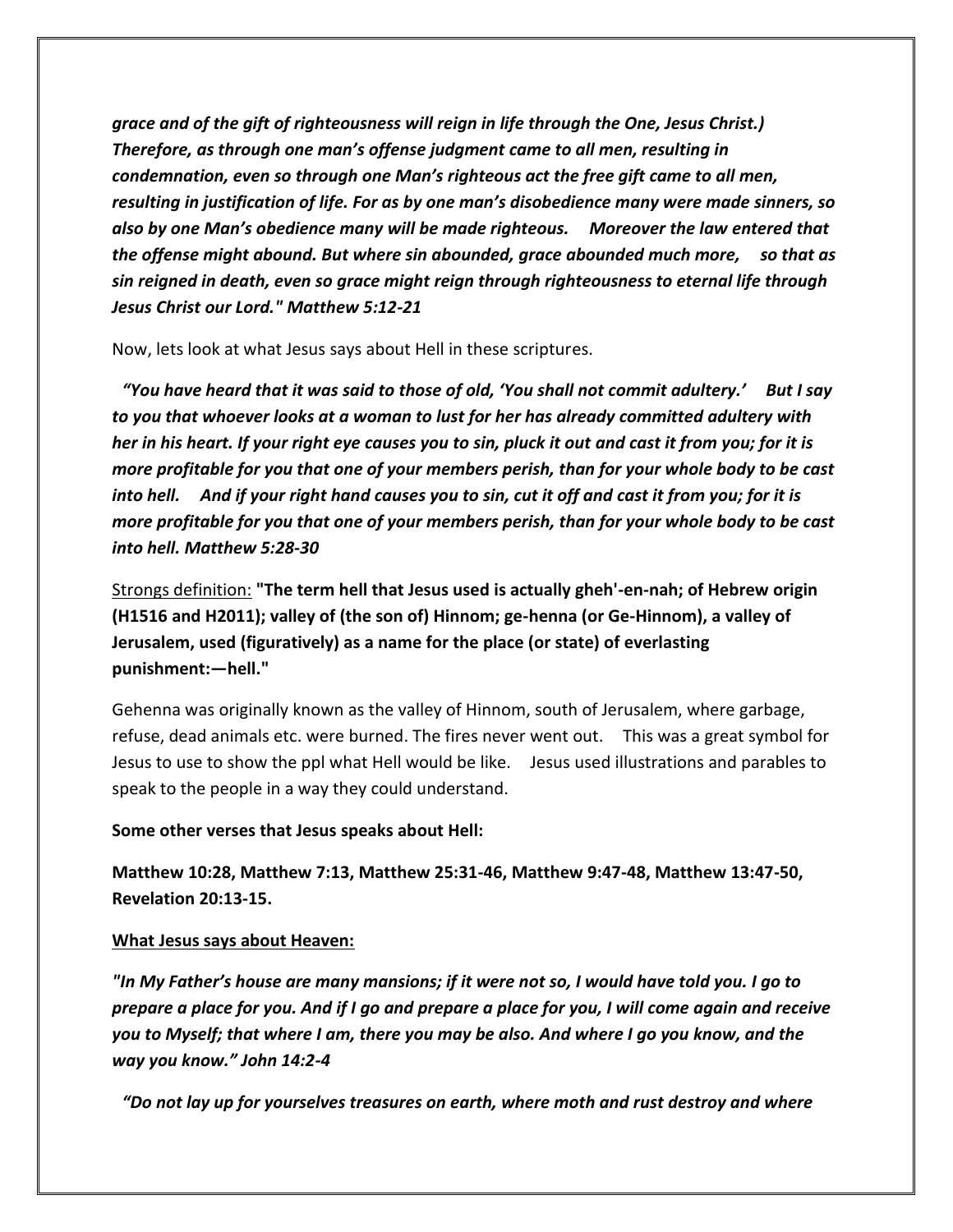*thieves break in and steal; but lay up for yourselves treasures in heaven, where neither moth nor rust destroys and where thieves do not break in and steal. For where your treasure is, there your heart will be also." Matthew 6:19-21*

### **(Matthew 25:14-29, Luke 16:19-30)**

### **Some Questions to think about???**

Christ's mission on earth was to come to save us from our sin. (Hebrews 2:14-18) As He is the mediatory between us and God, why would God send His Son to save us if we didnt need to be saved? Why would we be called to repent to trust in Him for salvation if we were already redeemed and nothing more needed to be done?

Why would Christ need to conquer Hell, death, and the grave, if it did not exist?

Why would Prophecy, which only Christ could fulfill show that He would come as a sacrifice for us to redeem us, heal us, save us, sanctify us?

# **Speaking of Prophecies....**

There are over 300 prophecies in the Old Testament which point to Jesus as the Messiah, only He fulfilled them all.

To give an example of the probability of this from mathematical standpoint we will go to Professor Stoner's illustration: for someone to fulfill only 48 of these prophecies (which Jesus fulfilled) by sheer chance would be 1 in 10157. To aid in our understanding of just how large this number is. Professor Stoner suggests taking the 10157 electrons and pressing those into a ball. This ball then made up entirely of electrons would fill up pretty much not just our galaxy, but the entire known universe. Then we would mark one electron, blindfold someone and send them to find that one electron.

#### Peter Stoner remarks,

"To the extent, then, that we know this blindfolded man cannot pick out the marked electron, we know that the Bible is inspired. This is not merely evidence. It is proof of the Bible's inspiration by God--proof so definite that the universe is not large enough to hold the evidence." 45 Professor Stoner also comments: "Any man who rejects Christ as the Son of God is rejecting a fact proved perhaps more absolutely than any other fact in the world." 46

What about ppl in remote countries? Do ppl get one shot and if they get it wrong they go to hell?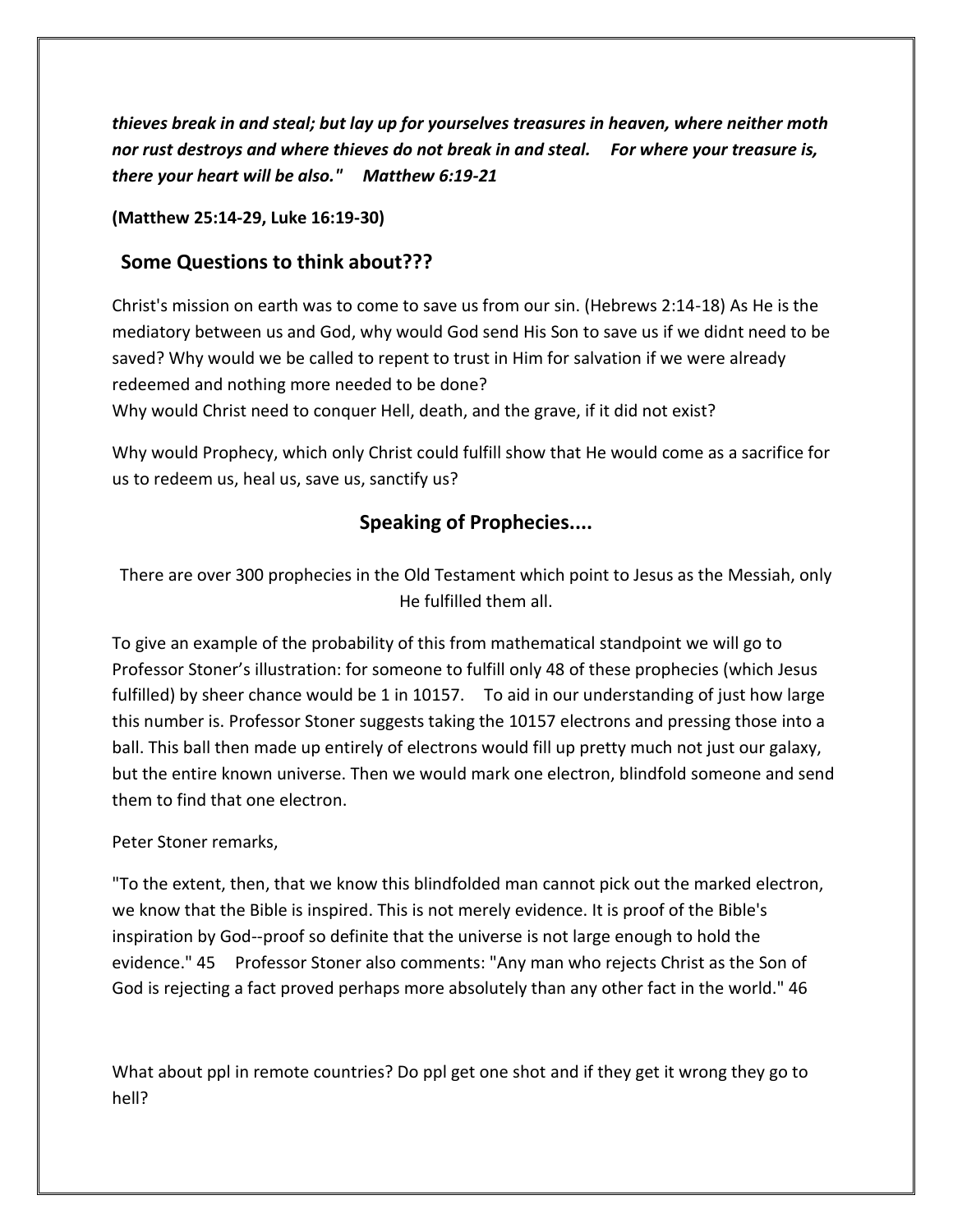Again, God is a fair judge - He doesn't want anyone to go to Hell

*"The Lord is not slow in keeping his promise, as some understand slowness. Instead he is patient with you, not wanting anyone to perish, but everyone to come to repentance." 2 Peter 3:9*

## *"who wants all people to be saved and to come to a knowledge of the truth. For there is one God and one mediator between God and mankind, the man Christ Jesus, who gave himself as a ransom for all people." 1 Timothy 2:4-6*

I believe He presents everyone with the truth and shows Himself in creation. I believe He reveals Himself to everyone and we have to make a choice. We may not hear about Him in a typical church service, but God will reveal Himself, all people will know the truth of Jesus and must make a choice. God isn't expecting that people come to him by only through by a certain prayer etc... God resists the proud but gives grace to the humble. (James 4:6) He is looking for the person who is desperate, who realizes that He is their only way to eternal life and that they need Him. They come to the end of themselves realizing He alone is God and desire that He becomes Lord of their lives and repent of their sin. God takes us just as we are broken and hurting, wicked and full of anger. Wherever we are, whoever we are, we come to Him admitting our need for Him and He will never turn us away.

 *"The wrath of God is being revealed from heaven against all the godlessness and wickedness of people, who suppress the truth by their wickedness, since what may be known about God is plain to them, because God has made it plain to them. For since the creation of the world God's invisible qualities—his eternal power and divine nature—have been clearly seen, being understood from what has been made, so that people are without excuse." Romans 1:18-20 NIV*

*"And this gospel of the kingdom will be preached in the whole world as a testimony to all nations, and then the end will come." Matthew 24:14 NIV*

*"If you declare with your mouth, "Jesus is Lord," and believe in your heart that God raised him from the dead, you will be saved. For it is with your heart that you believe and are justified, and it is with your mouth that you profess your faith and are saved. As Scripture says, "Anyone who believes in him will never be put to shame."For there is no difference between Jew and Gentile—the same Lord is Lord of all and richly blesses all who call on him, for, "Everyone who calls on the name of the Lord will be saved." Romans 10:9-13 NIV*

#### **4.) Gods love for us and why new age Christianity is deception.**

We are a spirit contained with a body **(James 2:26, 2 Corinthians 5:1-5)** and we desire a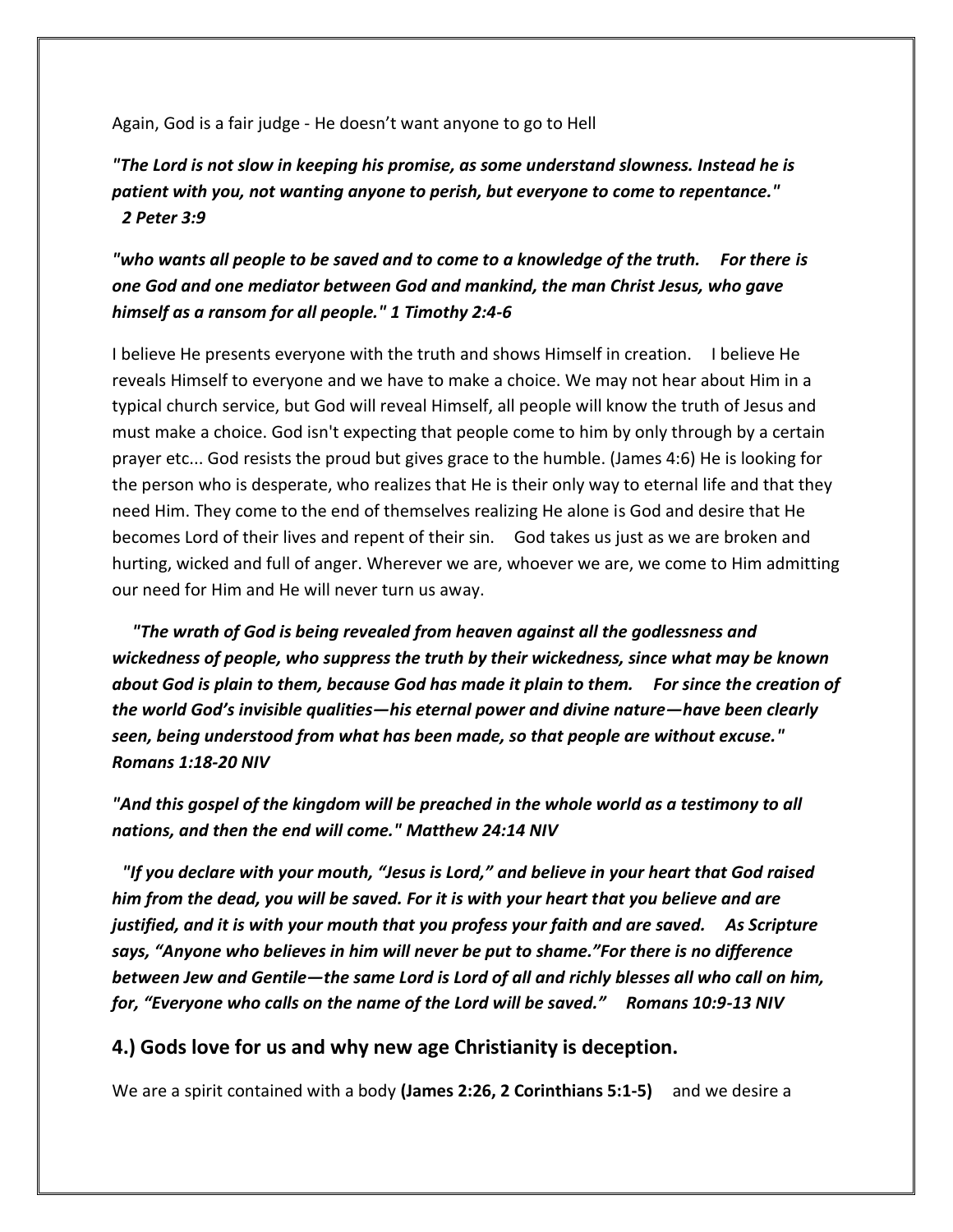supernatural experience with a supernatural God. We were created for intimacy with our Creator. This is why people seek after the supernatural and are naturally drawn towards it, but when it goes against what the Bible says is right then it becomes wickedness. All of these New Age practices are rooted in deception, as there is some truth mixed with lies. People get taken up by the feel good message of it and the promise of power and discovering why they are here. They feel that they are achieving somehow their own salvation, and that they don't need to answer to God as they are their own god. But deep inside even the most convincing New Ager, knows that they are truly empty, that's why they continue their path to peace, because they can't find it.

There is a way that seems right us, but in the end it only leads only to our destruction. (Proverbs 14:22) That's why we can't trust our feelings because our feelings are carnal. Until we have made Jesus our Lord and Savior and His Holy Spirit is in us we cannot trust our feelings to lead us to do what is right, because our nature without God's spirit wants to do what is evil. But when we have the spirit of God in us, we will be drawn to do what God wills for us to and will want to do what is right because the spirit of God is directing us and not our own flesh.

*"Those who live according to the flesh have their minds set on what the flesh desires; but those who live in accordance with the Spirit have their minds set on what the Spirit desires. The mind governed by the flesh is death, but the mind governed by the Spirit is life and peace. The mind governed by the flesh is hostile to God; it does not submit to God's law, nor can it do so. Those who are in the realm of the flesh cannot please God. You, however, are not in the realm of the flesh but are in the realm of the Spirit, if indeed the Spirit of God lives in you. And if anyone does not have the Spirit of Christ, they do not belong to Christ. But if Christ is in you, then even though your body is subject to death because of sin, the Spirit gives life because of righteousness. And if the Spirit of him who raised Jesus from the dead is living in you, he who raised Christ from the dead will also give life to your mortal bodies because of his Spirit who lives in you. Therefore, brothers and sisters, we have an obligation—but it is not to the flesh, to live according to it. For if you live according to the flesh, you will die; but if by the Spirit you put to death the misdeeds of the body, you will live. For those who are led by the Spirit of God are the children of God." Romans 8:5-14*

#### **Let's review:**

**1.) We live in a corrupt and fallen world.** 

**2.) Sickness, disease, poverty, hunger, war, and all evil came through man's fall. (Genesis 3:17-19; Romans 8:20-22)**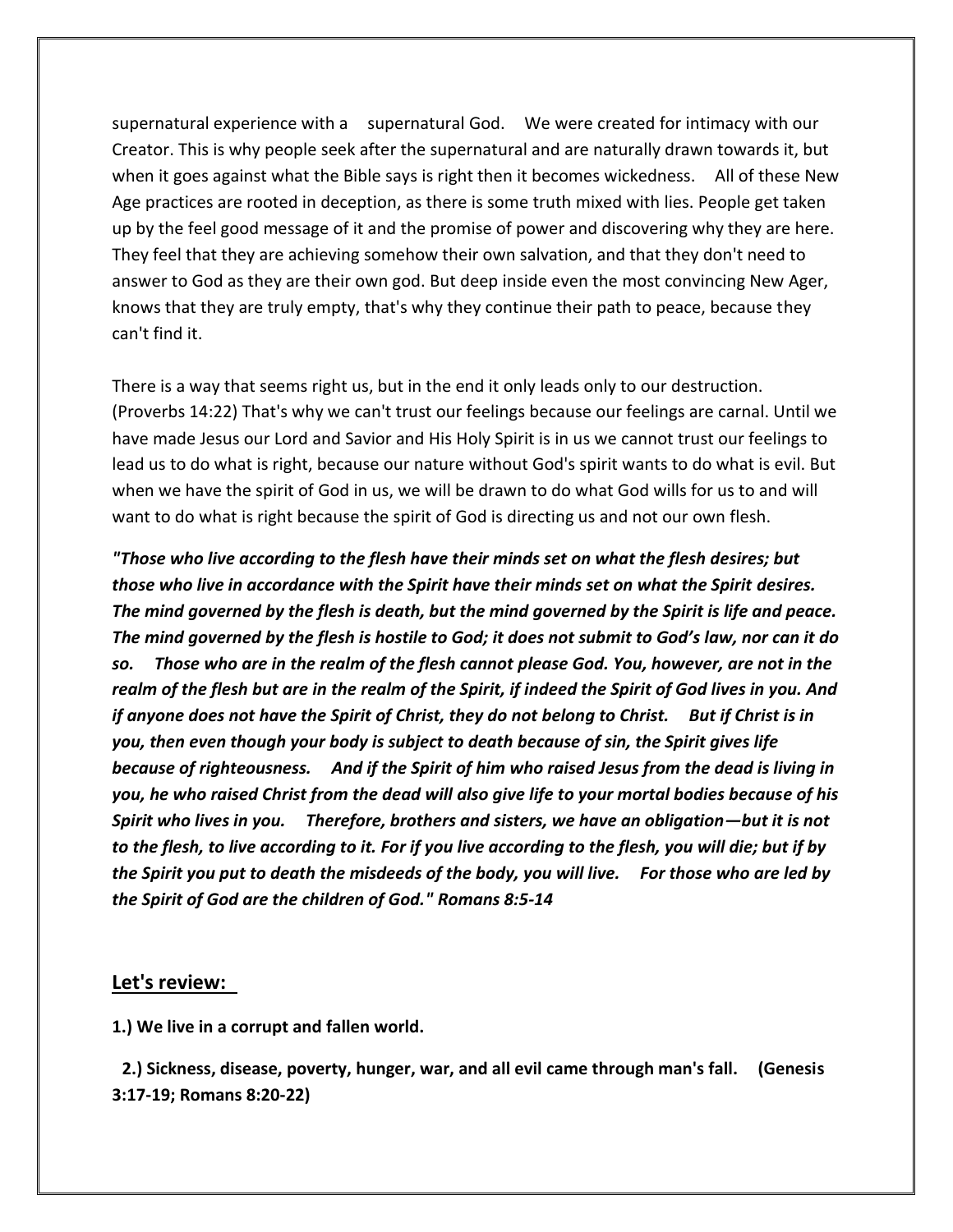**3.) God sent us His Son so that we could be restored. (He took the penalty of our sin upon Himself) (John 3:16)**

**4.) We have a choice- we cannot be restored unto God unless 1- we repent 2-we confess Jesus is Lord of our lives. (Romans 10:9-13)**

**5.) God desires that all come to know Him and be saved. (1 Timothy 2:4-6)**

**6.) We have this life and this life only. We aren't given many lives to learn our lesson.** 

*"Just as people are destined to die once, and after that to face judgment, so Christ was sacrificed once to take away the sins of many; and he will appear a second time, not to bear sin, but to bring salvation to those who are waiting for him." Hebrews 9:27-28*

Scripture makes it very clear that There is one life for us to live here. But as mentioned before God does not want one person lost who can be saved... Everyone who can be saved will be saved!! Remember God is the God of past, present and future, HE knows everything from beginning to end, including the choices we will make. He knows every decision, every thought etc from before we were born!

# *"Look, I am coming soon! My reward is with me, and I will give to each person according to what they have done. I am the Alpha and the Omega, the First and the Last, the Beginning and the End." Revelation 22:12*

God loves you! He sent us His Son Jesus to die for you and to rise again conquering death, the grave, and Hell. He wants you in eternity with Him in Heaven. You have to make a choice, don't listen to the enemy that tells you that you have time, or you can make that decision in the next life.

This is the only life that we are given, and we are not promised tomorrow.

Satan is the one who brought the fall of man, Jesus is the One who brings us life.

Do not be deceived, Jesus is the ONLY WAY, TRUTH, and LIFE and NO ONE COMES TO THE FATHER EXCEPT THROUGH HIM!! THE ONLY WAY TO GET TO GOD IS THROUGH JESUS, AND WE MUST TRUST IN JESUS FOR OUR SALVATION. WE CANNOT COME TO GOD ANY OTHER WAY.

## *Jesus answered, "I am the way and the truth and the life. No one comes to the Father except through me." John 14:6*

Read the scriptures that I have given you, remembering the proof and authenticity of God's word. Let the Holy Spirit speak to you, and seek God on your own asking Him to speak to you and reveal the TRUTH.